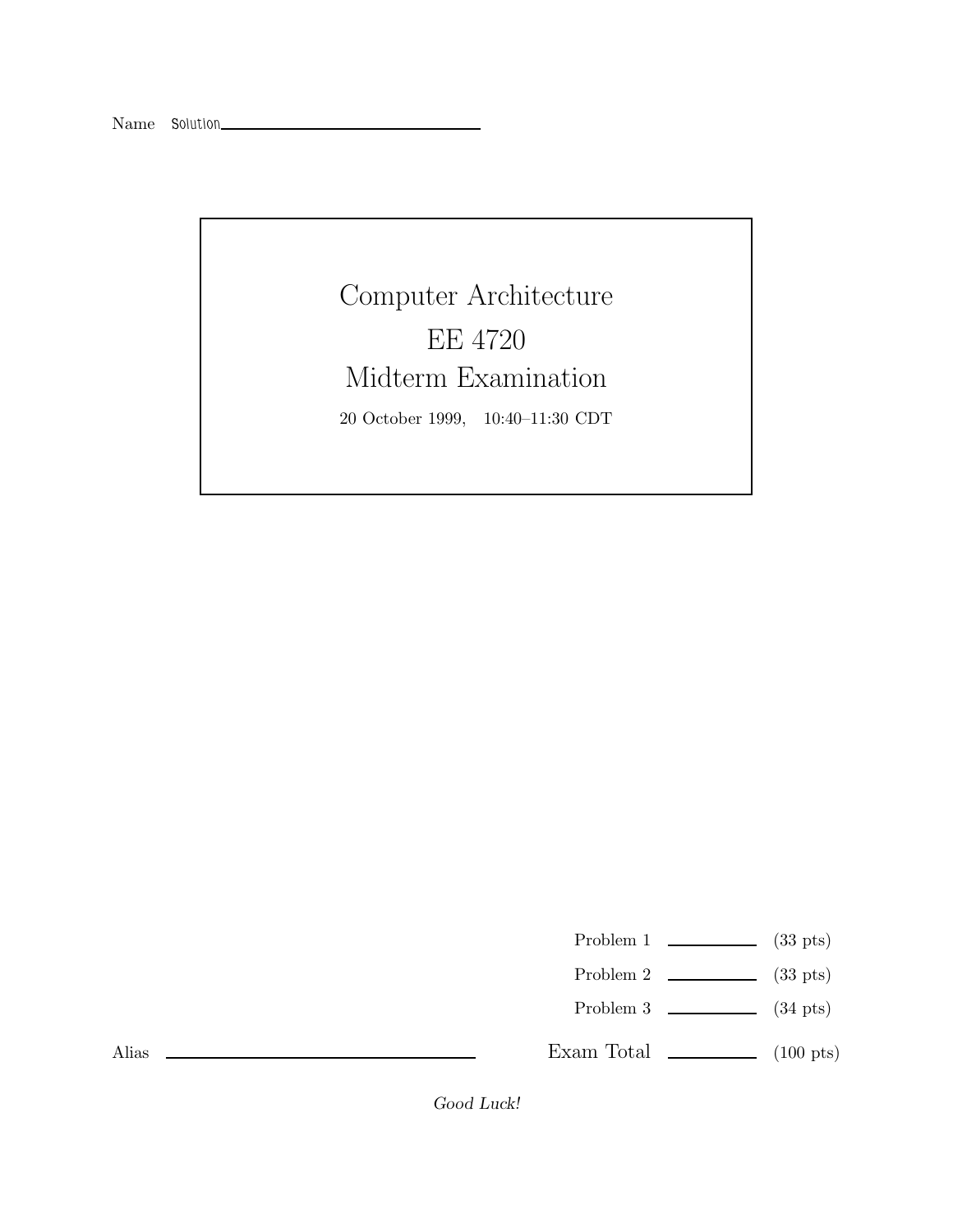## Problem 1:

(a) Add *exactly* the bypass paths that are needed so the code below executes as shown in the pipeline execution diagram. (**Don't** add any bypass paths that are not needed by the code.) (15 pts)

*Added bypass paths appear in* **red bold** *in the diagram below.*



| ! Cycle 0 1 2 3 4 5 6 7<br>$LINE1: LINE1 = 0x100$<br>$1w$ r1, $16(r2)$ IF ID EX MEM WB IF ID EX<br>addi r2, r2, #4       IF ID EX MEM WB IF ID<br>$sw$ 20 $(r2)$ , r1 IF ID EX MEM WB IF<br>begz r2, LINE1<br>IF ID EX MEM WB<br>and r3, r4, r5<br>i de la Terra de la Terra de la Casa de la Casa de la Casa de la Casa de la Casa de la Casa de la C |  |  |  |  |  |  |  | $\text{r1 = } 0x1010$ $\text{r2 = } 0x2020$ , $\text{r3 = } 0x3030$ , $\text{r4 = } 0x4040$ , $\text{r5 = } 0x5050$ |
|--------------------------------------------------------------------------------------------------------------------------------------------------------------------------------------------------------------------------------------------------------------------------------------------------------------------------------------------------------|--|--|--|--|--|--|--|---------------------------------------------------------------------------------------------------------------------|
|                                                                                                                                                                                                                                                                                                                                                        |  |  |  |  |  |  |  |                                                                                                                     |
|                                                                                                                                                                                                                                                                                                                                                        |  |  |  |  |  |  |  |                                                                                                                     |
|                                                                                                                                                                                                                                                                                                                                                        |  |  |  |  |  |  |  |                                                                                                                     |
|                                                                                                                                                                                                                                                                                                                                                        |  |  |  |  |  |  |  |                                                                                                                     |
|                                                                                                                                                                                                                                                                                                                                                        |  |  |  |  |  |  |  |                                                                                                                     |
|                                                                                                                                                                                                                                                                                                                                                        |  |  |  |  |  |  |  |                                                                                                                     |
|                                                                                                                                                                                                                                                                                                                                                        |  |  |  |  |  |  |  |                                                                                                                     |

(b) Show the values of the registers listed below in **cycle 4** of the execution above using the added bypass paths. Assume that the load instruction retrieves a 0x1234 from memory. Instructions are squashed by replacing them with an or r0, r0, r0. (18 pts)

| IF.PC     | ID/EX.A           | EX/MEM.ALU | MEM/WB.ALU |
|-----------|-------------------|------------|------------|
| 0X110     | 0X2020            | 0X2024     | 0X2030     |
| IF/ID.NPC | ID/EX.B           | EX/MEM.B   | MEM/WB.MD  |
| 0X110     | 0X1010            | 0X2020     | 0X1234     |
|           |                   |            |            |
| IF/ID. IR | ID/EX.IMM         | EX/MEM.IR  | MEM/WB.IR  |
| peqz      | 0 <sub>X</sub> 20 | addi       | IW         |
|           | ID/EX.IR          |            |            |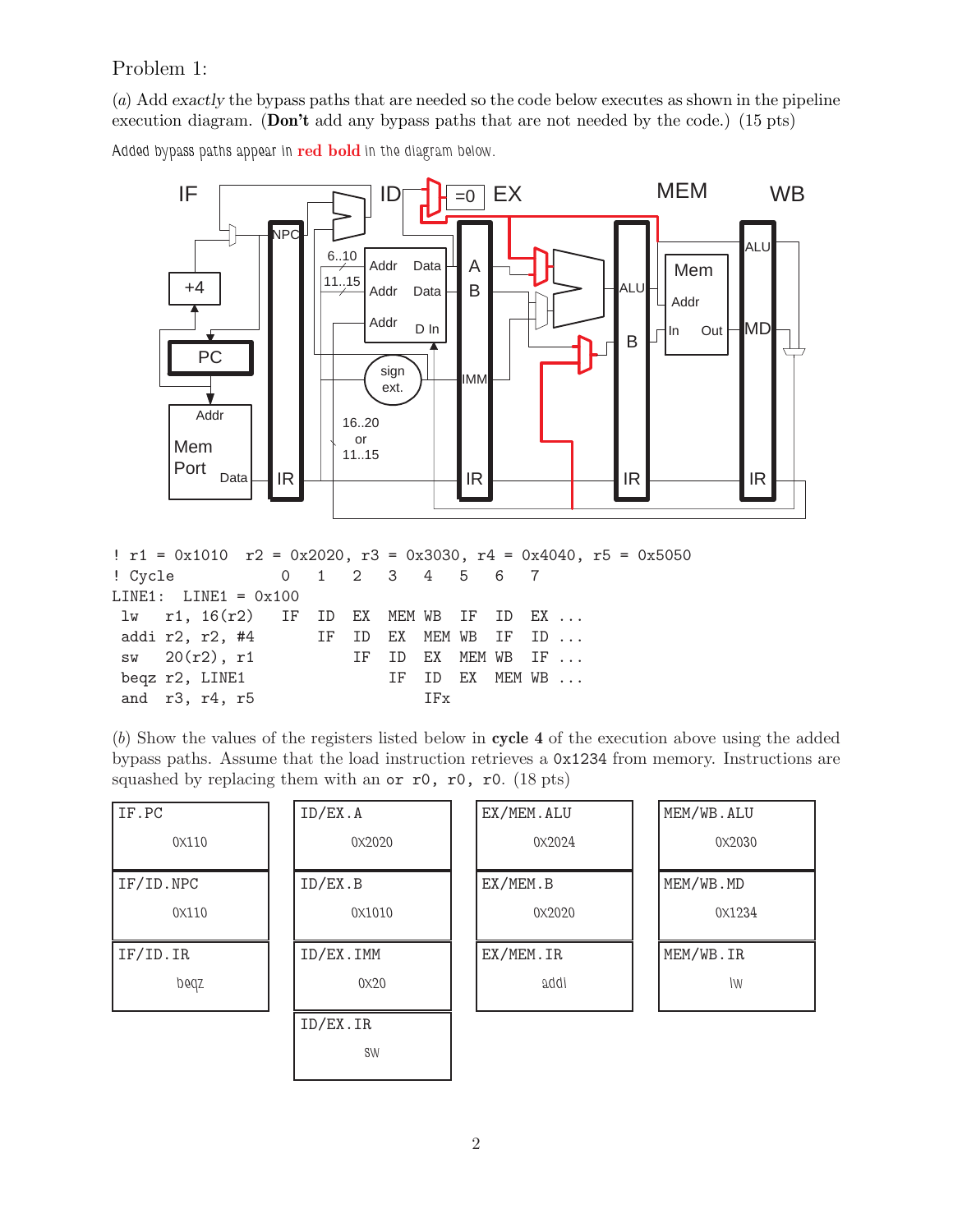Problem 2:

(a) Show a pipeline execution diagram for the code below on the implementation shown until  $\mathbf{1}\mathbf{w}$ is fetched a second time. The first branch is not taken but the last one is. The only bypass paths available are the ones shown. (18 pts)

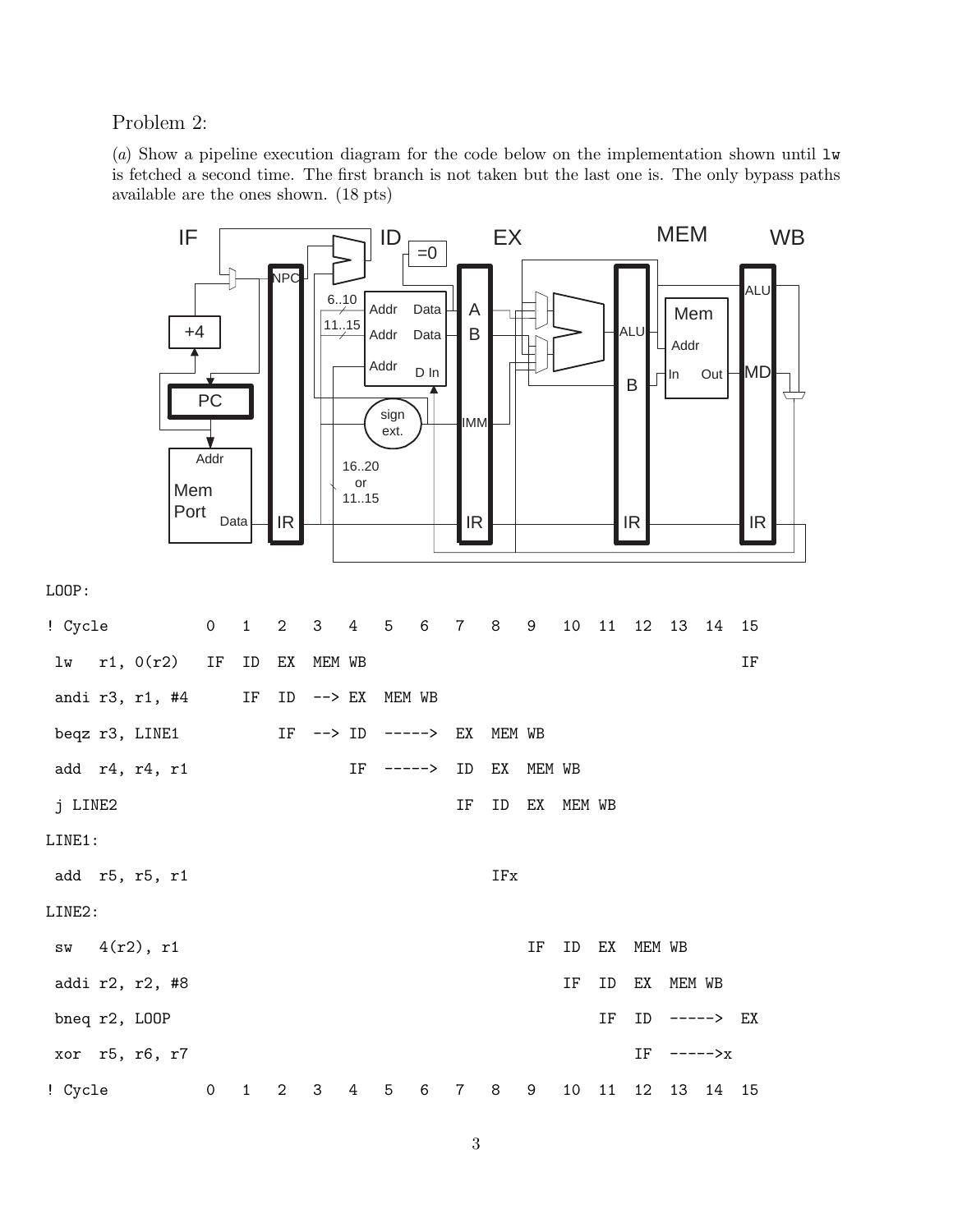(b) Rewrite the code below (which is the same as the code on the previous page) using one-cycle delayed branches and predicated instructions and schedule the code so that it executes as quickly as possible. (Do not unroll the loop.) Assume that bypass paths are provided for the predicated instructions. It should be possible to remove all stalls, but if any remain point them out (for partial credit). (15 pts)

LOOP:

```
lw r1, 0(r2)andi r3, r1, #4
 beqz r3, LINE1
 add r4, r4, r1
 j LINE2
LINE1:
 add r5, r5, r1
LINE2:
 sw 4(r2), r1
 addi r2, r2, #8
 bneq r2, LOOP
 xor r5, r6, r7
```
*Predicated instructions are used in a straightforward manner.*

*To remove the stall between* lw *and* andi *the* addi *instruction is placed between them. Since* addi *was moved above* sw *eight is subtracted from the immediate in* sw*.*

*Now that branches have one-slot delays,* sw *can be placed after the branch.*

*Note that the code below encounters no stalls (assuming cache hits) and something useful is done in the branch delay slot.* LOOP:

lw r1, 0(r2) addi r2, r2, #8 andi r3, r1, #4 (~r3) add r4, r4, r1 (r3) add r5, r5, r1 bneq r2, LOOP  $sw -4(r2)$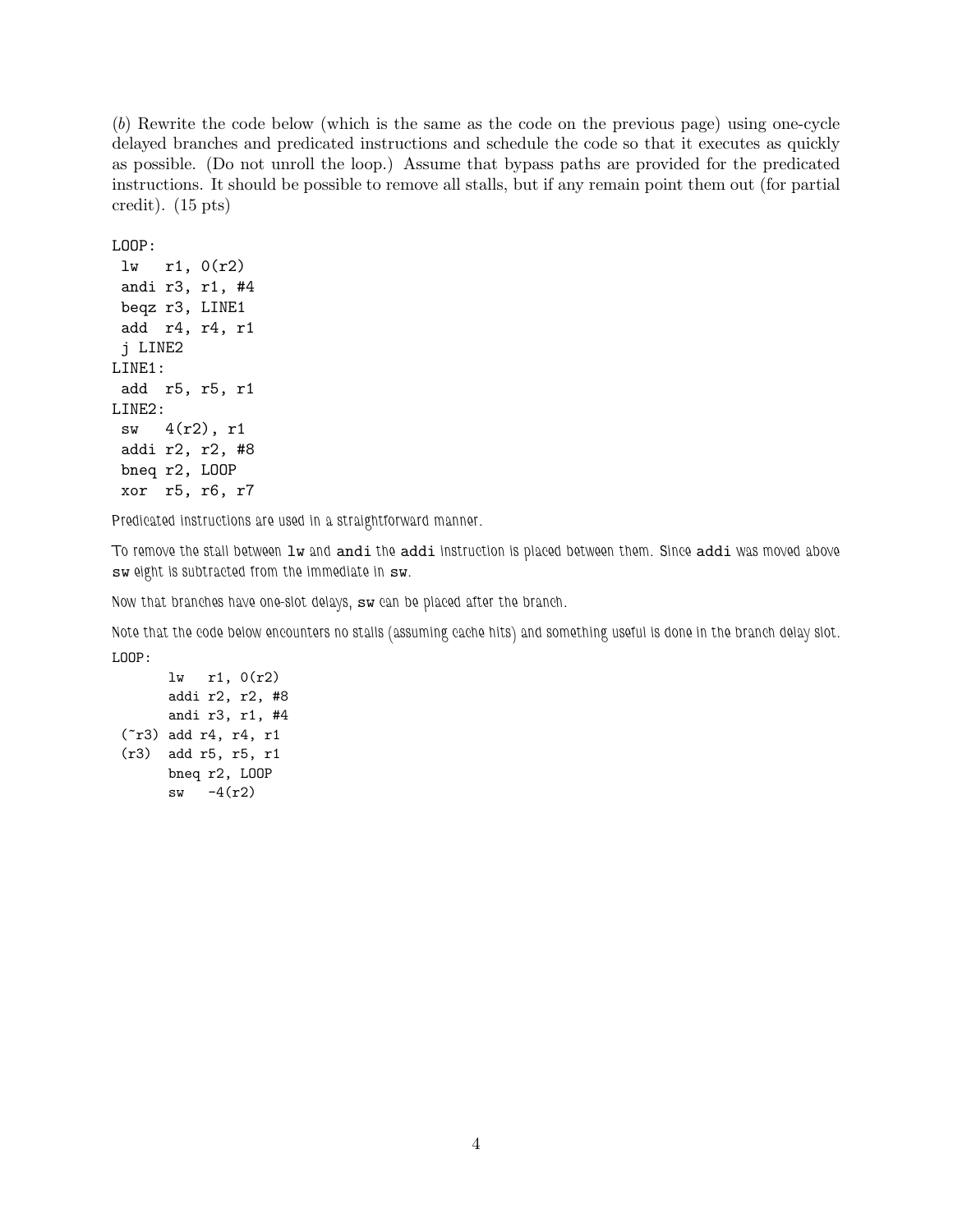Problem 3: Answer each question below.

(a) Why do DLX branches (and branches in many other ISAs) use displacement addressing? Why don't branches use indirect addressing (destination address in a register) instead of displacement addressing? (8 pts)

*The target of branches are usually nearby so the displacement (in the immediate field) in a type-J instruction would usually be large enough. If indirect addressing were used a register would have to be loaded with the target address, which would require two instructions before most branches.*

(b) The code below executes on an implementation that uses a reservation register to detect WB structural hazards. At cycle zero the reservation register contains all zeros. Show the state of the reservation register at the end of each cycle below. Indicate which (if any) bit positions are tested in each cycle. (9 pts)

```
! Cycle 0 1 2 3 4 5 6 7 8 9 10
multf f0, f1, f2 IF ID M0 M1 M2 M3 M4 M5 WB
addf f3, f4, f5 IF ID A0 A1 A2 A3 WB
subf f6, f7, f8 IF ID -> A0 A1 A2 A3 WB
gtf f9, f10, f11 IF -> ID A0 A1 A2 A3 WB
nop
nop
...
! Solution:
! Cycle 0 1 2 3 4 5 6 7 8 9 10
          Pos
          7 1* 0 0 0 0 0 0 0 0 0
          6 0100000000
          5 0 1* 1* 1* 1* 0 0 0 0 0
          4 0011110000
          3 0001111000
          2 0000111100
! Cycle 0 1 2 3 4 5 6 7 8 9 10
```
*The contents of the reservation register is shown vertically each cycle except zero. An asterisk marks the bit position that is checked.*